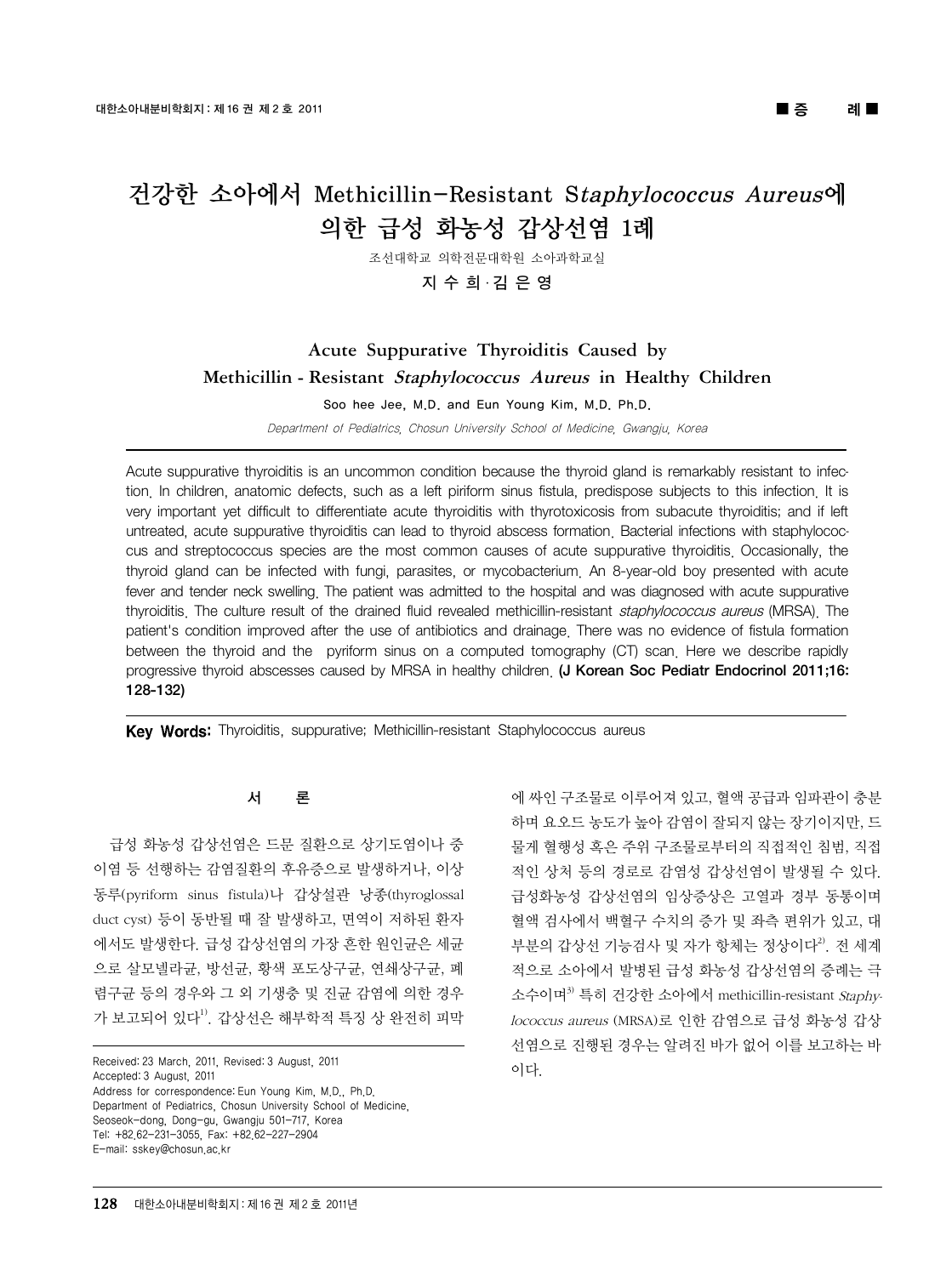#### 증 례

환 아: 최○○, 남자, 18세

주 소: 발열, 인후통, 동통성 전경부 종대

현병력: 3주 전에 일주일간의 발열, 인후통 및 림프절 종대 가 있어 본원에서 항생제 및 비스테로이드계 항염증약을 10 일간 치료하여 증상 호전보였으나, 내원 4일 전부터 통증을 동반한 전경부의 종대, 인후통 및 1일 전부터 39℃의 발열이 있어 입원.

#### 가족력 및 과거력: 특이사항 없음

진찰 소견: 환아는급성병색이었으며 인후의 발적 소견이 있었고, 갑상선이 전반적으로 견고하고 미만성으로 커져 있 었다. 방문 당시 신장은 125 cm(10-25 백분위수), 체중은25.3 kg(25-50 백분위수), 체온 38.9℃, 혈압 120/70 mmHg, 맥박수 100 회/분, 호흡수 28회/분이었다.



Fig. 1. The <sup>99m</sup>Tc thyroid scan showed nonvisualization of both thyroid glands.

검사실 소견: 혈액검사에서 백혈구 14,010/mm 3 (호중구 72.2%), 혈색소 11.4 g/dL, 혈소판 425,000/μL이었으며, ESR 88 mm/hr, CRP 1.71 mg/dL 로 증가 되어있었다. 또한 triiodothyronine  $(T_3)$  143.2 ng/dL(83-213 ng/dL), free thyroxine  $(T_4)$ 1.18 ng/dL(0.7-1.7 ng/dL), thyroid stimulating hormone (TSH) 0.25 μIU/mL(0.6-6.3 μIU/mL) 였으며, 항갑상선글로불 린 항체, 항마이크로솜 항체는 모두 음성이었다.

핵의학 스캔: Tc-99m 갑상선 스캔에서 전반적으로 갑상선 의 섭취율은 감소되어 갑상선은 잘 보이지 않았다(Fig. 1).

치료 및 경과: 불분명한 세균감염으로 인한 아급성 갑상 선염으로 진단하고, 내원당일 부터 경험적 항생제로 amoxicillin/clavulanate를 투여 하였으나 호전이 없었다. 내원 3일 에 급성 화농성 갑상선염을 의심하고 갑상선 초음파와 초음 파 유도 갑상선 미세 침 흡인검사를 시행하였다. 초음파 소견 에서 우측 갑상선엽이 비대칭적으로 커져 있었으며 여러 낭 종을 형성하고 전반적으로 커져 있었으나, 주위 림프절의 비 대는 관찰되지 않았다(Fig. 2). 세침 흡인 하였을 때에, 일부 혈성 물질이 포함된 혼탁한 미색의 화농이 2 mL 가량 배출 되 었으며, 이에 대한 세포병리 염색 소견에서 다수의 중성 다핵 구가 관찰되었다. 갑상선 세침 흡인액으로 나간 배양검사에 서 MRSA가 동정 되어 vancomycin으로 항생제를 교체하여 사 용하였다. 내원 당일에 시행한 혈액배양 검사는 음성이었다. 적절한항생제의 투여에도불구하고, 7병일째병변부위로 염 증 소견이 관찰되어 절개/배농술을 시행하였다(Fig. 3). 수술 전 시행한 경부 전산화 단층 촬영에서는 우측갑상선내에 작 은 다발성 병변과 갑상선 밖으로 경계가 불분명한 농양이 있 었으며, 농양 때문에 우측 갑상선은 왼쪽으로 이동되어 있었 다(Figs. 4 and 5). 수술 소견에서 갑상선 주위에 염증이 심했 으며 피막을 침범한 상태였다. 배농 후 환자의 전신 상태는 호전되었고, 인후통 및 경부 동통도 완화되었다. 내원 20일 후 말초 혈액 검사에서 백혈구 수가 6.420/mm<sup>3</sup>(과립구 40%),



Fig. 2. The thyroid sonography showed diffuse enlargement, generalized coarse echotexture, and illdefined multinodularity on the right thyroid gland and isthmus.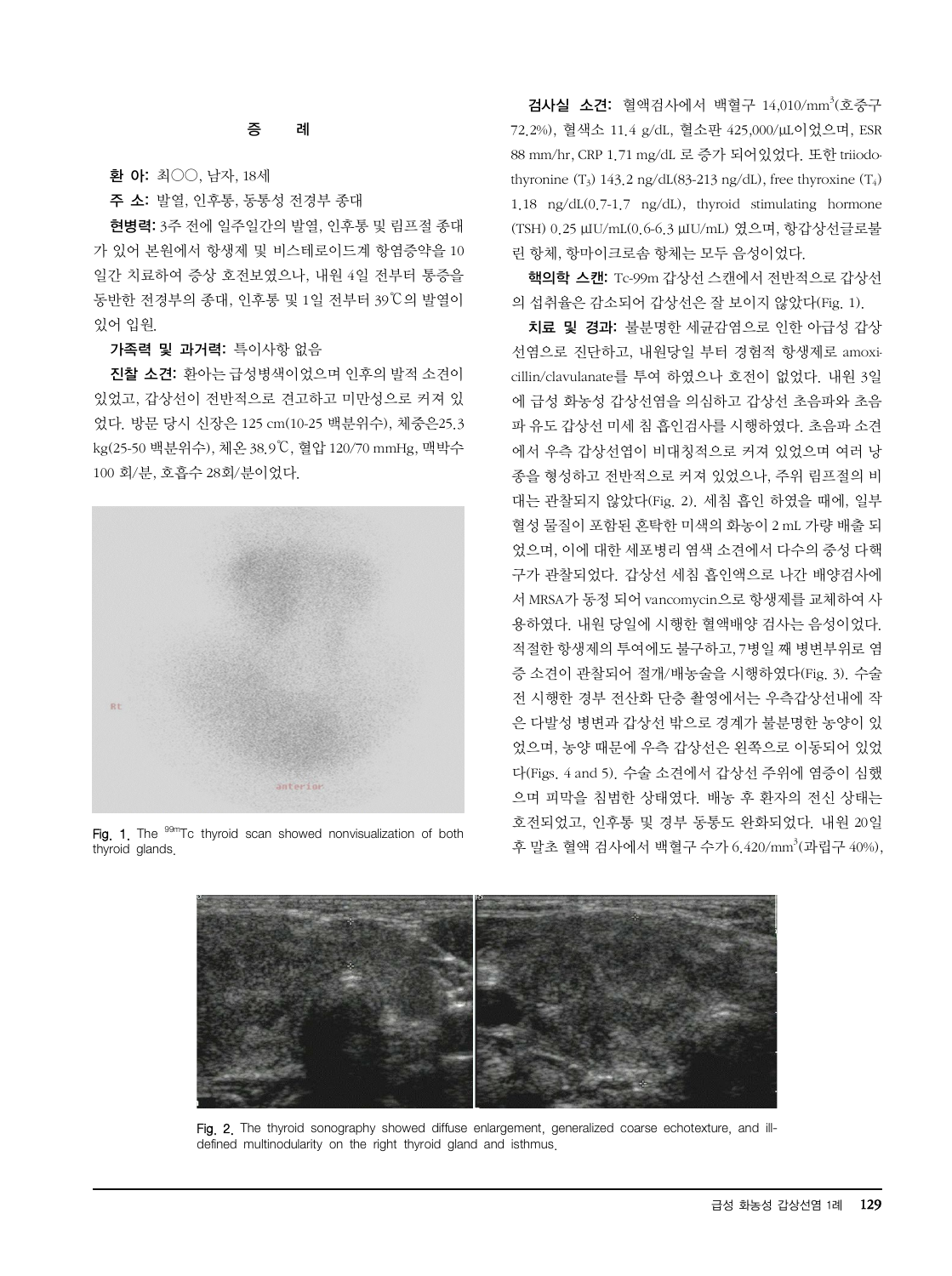혈색소 10.9 g/dL, 혈소판수치 312,000/mm <sup>3</sup>였다. Erythrocyte sedimentation rate (ESR) 22 mm/hr , C-reactive protein (CRP) 0.32 mg/dL 로 감소보이고, 종괴의 크기 감소 보였으며 전신 소견 양호하여 퇴원하였다.

#### 고 찰

갑상선의 동통을 유발하는 질환으로 갑상선 농양 외에도 아급성 또는 만성 갑상선염, 갑상선결절 혹은 암의 출혈, 성 장속도가 빠른 갑상선암, 하시모토 갑상선염의 갑상선종이 갑자기 커질 때, 아밀로이드증, 그레이브스 병, 아미오다론 에 의해 유발된 갑상선중독증, 주폐포자감염, 갑상선결절의 경색 등이 있다<sup>4, 5)</sup>. 지금까지 보고된 바에 의하면 급성 화농 성 갑상선염과 아급성 갑상선염과의 감별 진단이 가장 어려 운 것으로 알려져 있다. 아급성 갑상선염이 상기도 감염 후 에 생기며 갑상선 동통을 유발하는 가장 흔한 원인 질환으로, 발병양상이 급성 화농성 갑상선염과 유사하기 때문이며 본 증례의 경우도 입원초기에 아급성 갑상선염과의 감별이 어 려웠다. 아급성 갑상선염의 경우에는 질환이 갑상선 전체를 침범하며 50% 정도에서 질환 초기에 갑상선 조직의 파괴로 인한 갑상선 호르몬의 일시적 과다방출로 갑상선 중독 증상 이 나타나는 반면, 급성 화농성 갑상선염의 경우에는 갑상선



Fig. 5. Aspiration cytology of the thyroid mass showed fibrovascular tissue with abscess formation (thyroid Bx H&E,  $\times$  400).



Fig. 3. There was a swollen mass,  $5 \times 4$  cm in size, with redness and tenderness on the anterior neck area (A, frontal view; B, lateral view) (Hospital day #7)



Fig. 4. Computed tomography scan showed an enlargement and heterogeneous enhancement of the right lobe of the thyroid gland and ring enhanced lymphadenopathy in the right lower neck (Hospital day #7).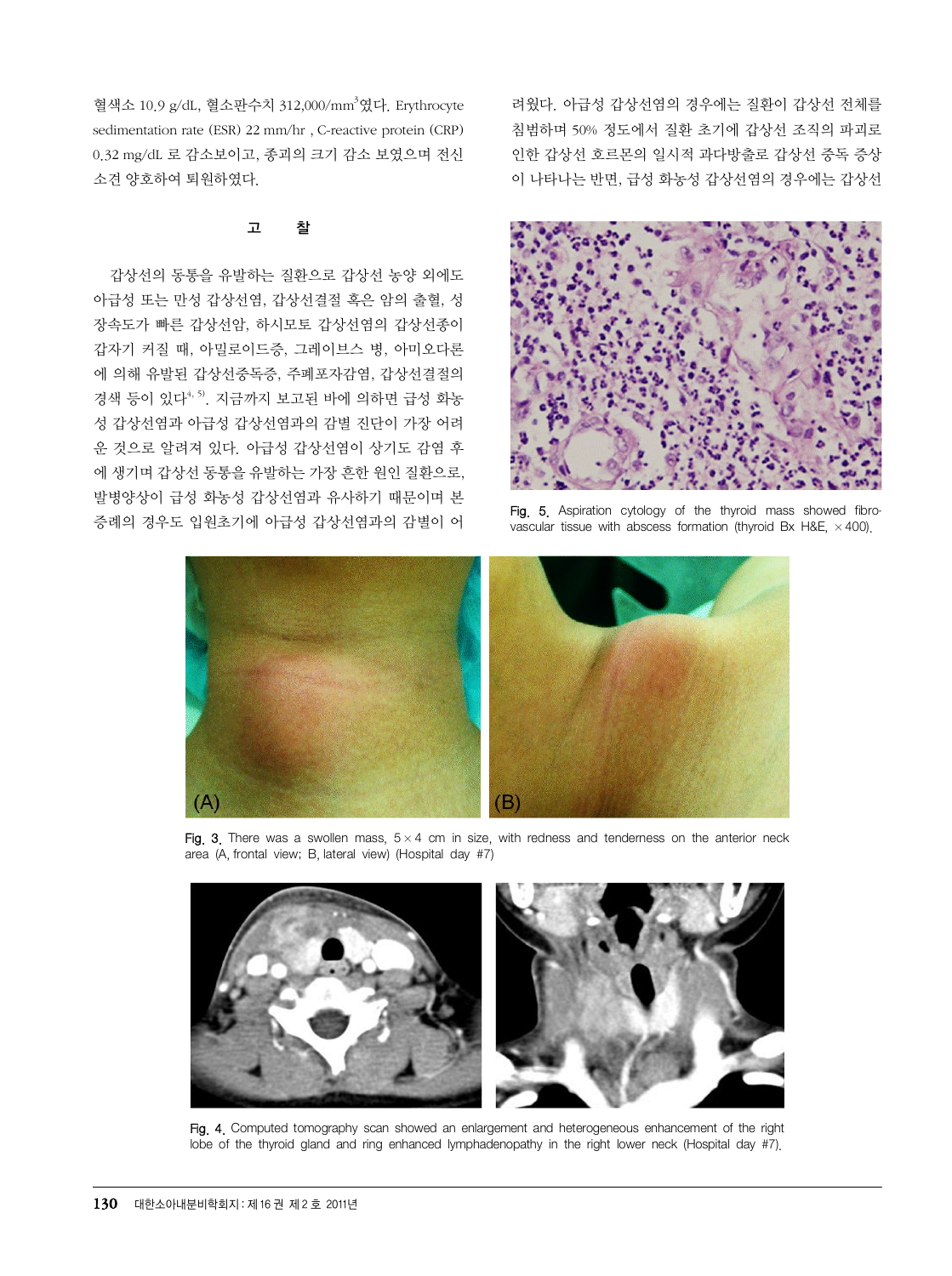중독증이 동반되는 경우는 극히 드문 것으로 알려져 있어 감 별에 있어 중요한 소견이 될 수 있다. 그러나 급성 화농성 갑 상선염이 갑상선중독증을 동반하였을 경우에는 아급성 갑상 선염과의 감별이 더욱 어려운데, 아급성 갑상선염과 급성 화 농성 갑상선염을 감별 할 수 있는 가장 중요한 진단 방법은 갑상선 세침 검사에서 농이나 세균을 검출하는 것이다<sup>2)</sup>. 본 증례에서도 세침 흡인시 육안적으로 농을 발견할 수 있어 진 단이 가능하였다.

급성 화농성 갑상선염은 갑자기 시작되는 한 쪽 전경부의 동통, 발열, 발한 등으로 나타나며, 동통은 침범된 쪽의 귀 또 는 턱으로 방사될 수 있다. 갑상선은 심한 압통을 동반하면 서 국소적으로 커져 있고, 그 부위의 피부가 발적된다. 백혈 구 수가 증가하고, 백혈구의 좌방 이동, ESR 증가가 관찰된 다. 갑상선기능검사는 대부분 정상이나 일부에서 여포세포 의 파괴로 인한 갑상선 호르몬이 약간 상승할 수 있다<sup>6)</sup>. 갑상 선 스캔검사에서 부위가 냉소로 나타난다. 급성 화농성 갑상 선염이 의심되는 경우는 초음파를 시행하여 농양 등을 확인 하고, 세침흡인을 시행하여 화농성 물질을 확인함으로써 진 단할 수 있다. 치료 및 경과로는 원인균에 따른 항생제 투여 및 단순 농양 배출을 시행한다. 원인균이 밝혀지기 전까지는 그람양성구균에 효과적인 항생제를 경험적으로 우선 투여한 다. 염증이 심한 경우에는 수술로 제거해야하는 경우도 있으 며, 진단이 늦어지면 농양이 터져서 염증이 확산되고 패혈증 으로 진행할 수 있다. 대부분은 후유증 없이 회복되나 염증 이 광범위한 경우 갑상선 기능저하증이 생길 수 있다.

갑상선은 세균감염에 내성이 강하므로 갑상선염은 임상 에서 매우 드물게 보는 감염성 질환이다<sup>7-9)</sup>. 급성 화농성 갑 상선염의 가장 흔한 원인균은 세균으로 Streptococcus pyogenes, Staphylococcus aureus, Pneumococcus pneumoniae이 며 그 외에도 그람음성간균, 결핵균, 진균 등도 원인이 될 수 있다<sup>1)</sup>. 급성 화농성 갑상선염의 선행질환으로 가장 흔한 것 은 기저 갑상선 질환이다<sup>10)</sup>. 급성 화농성 갑상선염에서 세균 의 침입경로는 림프계, 혈류, 외상, 직접적인 침입 및 확장, 지속적인 갑상설관(thyroglossal duct) 및 이상동루를 통해 이 루어지며, 이중에서 갑상설관 혹은 이상동루는 재발하는 급 성 화농성 갑상선염의 원인이 된다<sup>11)</sup>. 최근 경부 단층 촬영 또는 자기 공명 영상이 이상동루를 확인할 수 있는 유용한 진 단 수단으로 알려져 있어, 환아에서 경부 전산화 단층 촬영을 시행하였으며, 이상 동루는 관찰되지 않았다<sup>2, 6)</sup>. MRSA는 수 술창상감염, 피부감염, 정맥주사로 인한 균혈증의 주 원인균 이기도 하며, 병원감염 및 면역결핍환자에서 주로 발견되고, 하기도 감염(폐렴)시에도 잘 분리되는 균으로 감염 발생 시 는 다른 환자로의 전파가 쉬워 집단 감염으로 발생할 소지가 많다. 주된 감염원은 비강 보균 환자나 감염된 환자, 비강 보 균 의료인이다. Vitaly 등 $\overline{P}$ 은 말기 신 질환으로 혈액투석을 시행해오던 43세 여자 환자에서 MRSA로 인하여 급속히 진행 된 농양을 형성한 급성 화농성 갑상선염을 보고하였다. 본 환자에서는 3주전 인후염과 림프절 종대로 치료한 과거력이 있으나, 당시 시행한 인후 및 혈액 배양 검사에서는 MRSA의 감염을 확인 할 수 없었다. 본 증례는 잦은 감염력이나 선천 적인 해부학적 이상 및 피부 감염 등의 기왕력이 없고, 정상 적인 성장과 발달을 보인 건강한 소아에서 MRSA 감염으로 인한 농양을 형성한 경우로 MRSA로 인한 급성 화농성 갑상 선염의 선례는 국내에서는 보고된바 없으며 외국에서도 성 인에서의 발생만을 보고하고 있다.

본 증례는 특별한 감염경로가 없이 MRSA로 인한 급성 화 농성 갑상선염이 발병하였고, vancomycin을 정맥주사 하였 으나 임상 증상 지속되어 시행한 경부 전산화 단층 촬영에서 갑상선 및 갑상선 주위 농양이 관찰되어 절개와 배농 후 임상 양상이 호전되었으며, 치료 후 추적관찰에서 정상 갑상선 기 능을 유지하고 전신 상태는 양호하다.

#### 요 약

갑상선은 감염에 내성이 강하므로 급성 화농성 갑상선염 은 드문 질환이다. 소아에서는 이상동루와 같은 해부학적 결 함이나 이전 감염으로 생길 수 있다. 아급성 갑상선염과 갑 상선중독증을 동반한 급성 갑상선염과의 구분은 매우 어렵 다. 또한 완치되지 않은 급성 화농성 갑상선염은 갑상선 농 양 형성을 일으킬 수도 있다. 급성 화농성 갑상선염에서 가 장 흔한 원인균은 세균으로 포도상구균, 연쇄상구균이 있다. 종종 진균, 기생충, 마이코박테리움에 의해 감염되기도 한 다. 평소에 건강하였으나 갑작스러운 발열과 통증을 동반한 전경부 종대로 내원한 8살 남자 환아로 갑상선 세침 흡인액 의 배양검사에서 MRSA 배양되어 항생제 및 배농술 시행하여 호전되었다. 경부 전산화 단층 촬영에서 이상동루는 관찰되 지 않았다. 저자들은 건강한 소아에서 MRSA에 의한 급성 화 농성 갑상선염을 진단하고 항생제 및 절개/배농 후 호전보인 1례를 경험하였기에 문헌 고찰과 함께 보고하는 바이다.

#### References

- 1) Singer PA. Thyroiditis. Acute, subacute, and chronic. Med Clin North Am 1991;75:61-77.
- 2) Kim KW, Park YJ, Kim TY, Moon MK, Han SW, Choen JE, et al. A Case of Acute Suppurative Thyroiditis Caused by Pyriform Sinus Fistula with Thyrotoxicosis. J Korean Soc Endo-